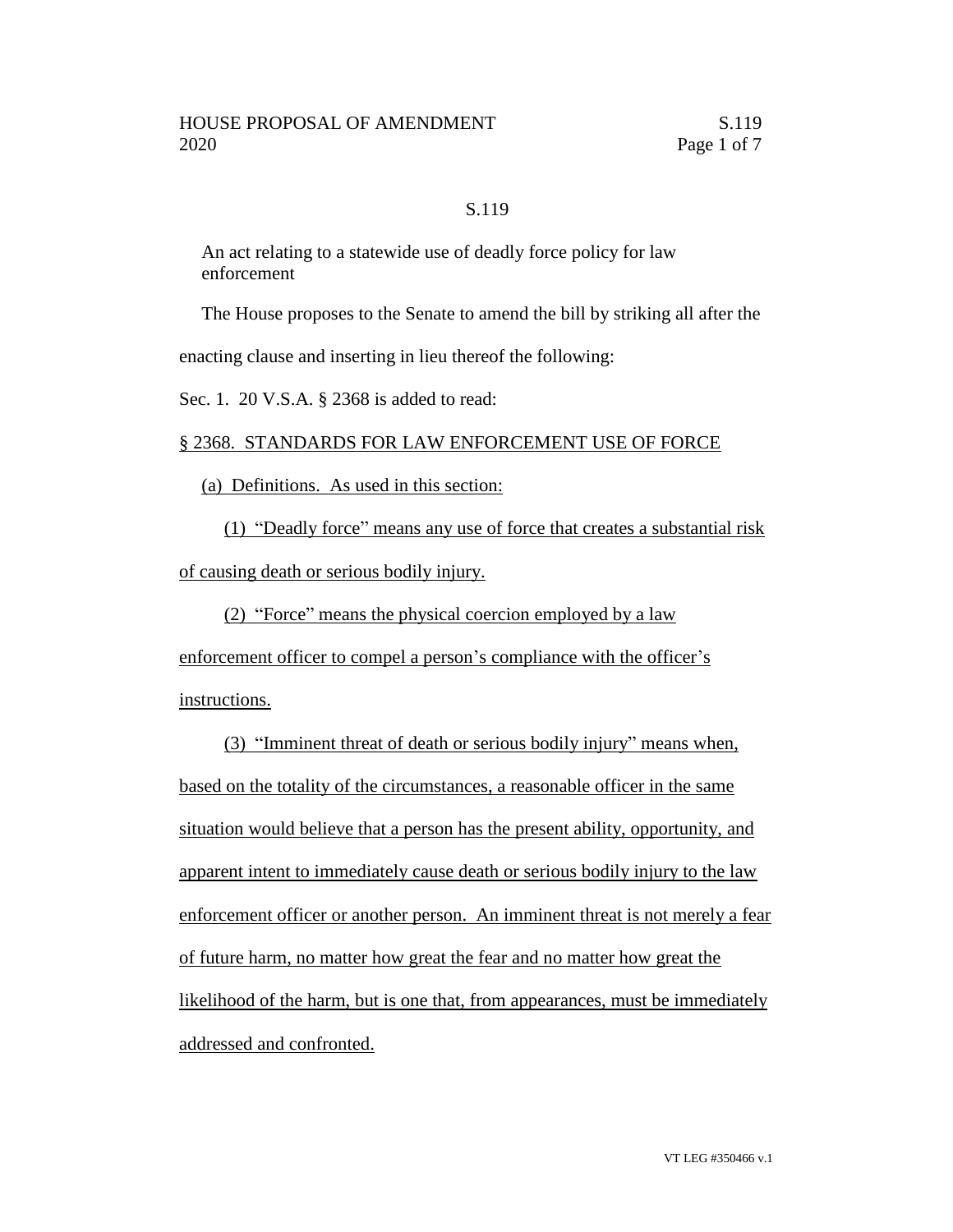(4) "Law enforcement officer" shall have the same meaning as in 20 V.S.A. § 2351a.

(5) "Prohibited restraint" means the use of any maneuver on a person that applies pressure to the neck, throat, windpipe, or carotid artery that may prevent or hinder breathing, reduce intake of air, or impede the flow of blood or oxygen to the brain.

(6) "Totality of the circumstances" means the conduct and decisions of the law enforcement officer leading up to the use of force and all facts known to the law enforcement officer at the time.

(b) Use of force.

(1) The authority of law enforcement to use physical force is a serious responsibility that shall be exercised judiciously and with respect for human rights and dignity and for the sanctity of every human life. Every person has a right to be free from excessive use of force by officers acting under authority of the State.

(2) A law enforcement officer shall use only the force objectively reasonable, necessary, and proportional to effect an arrest, to prevent escape, or to overcome resistance of a person the officer has reasonable cause to believe has committed a crime or to achieve any other lawful law enforcement objective.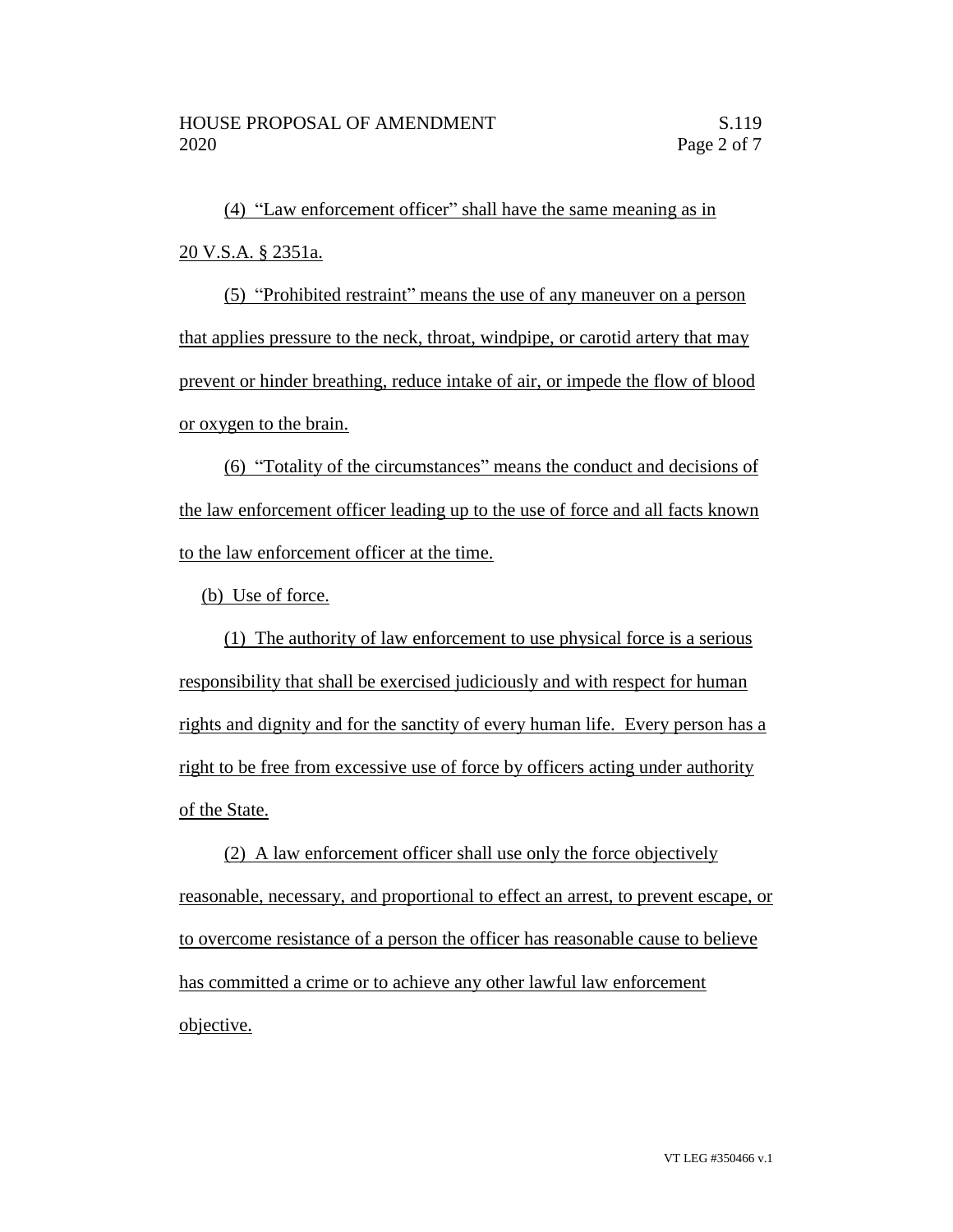(3) The decision by a law enforcement officer to use force shall be evaluated carefully and thoroughly, in a manner that reflects the gravity of that authority and the serious consequences of the use of force by law enforcement officers, in order to ensure that officers use force consistent with law and with agency policies.

(4) Whether the decision by a law enforcement officer to use force was objectively reasonable shall be evaluated from the perspective of a reasonable officer in the same situation, based on the totality of the circumstances. A law enforcement officer's failure to use feasible and reasonable alternatives to force shall be a consideration for whether its use was objectively reasonable.

(5) When a law enforcement officer knows that a subject's conduct is the result of a medical condition, mental impairment, developmental disability, physical limitation, language barrier, drug or alcohol impairment, or other factor beyond the subject's control, the officer shall take that information into account in determining the amount of force appropriate to use on the subject, if any.

(6) A law enforcement officer who makes or attempts to make an arrest need not retreat or desist from his or her efforts by reason of the resistance or threatened resistance of the person being arrested. A law enforcement officer shall not be deemed an aggressor or lose the right to self-defense by the use of proportional force if necessary in compliance with subdivision (b)(2) of this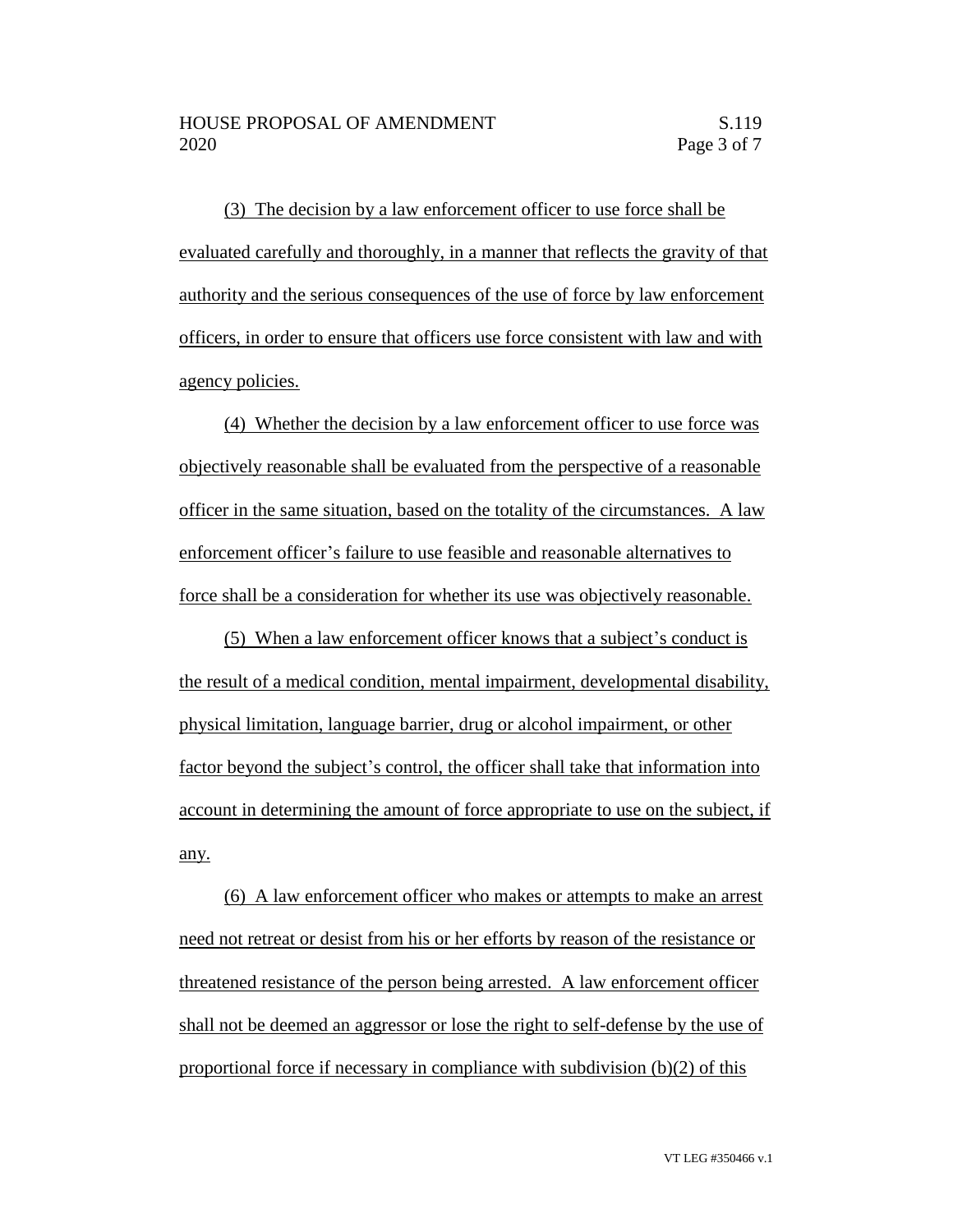section to effect the arrest or to prevent escape or to overcome resistance. For the purposes of this subdivision, "retreat" does not mean tactical repositioning or other de-escalation tactics.

(c) Use of deadly force.

(1) A law enforcement officer is justified in using deadly force upon another person only when, based on the totality of the circumstances, such force is objectively reasonable and necessary to:

(A) defend against an imminent threat of death or serious bodily injury to the officer or to another person; or

(B) apprehend a fleeing person for any felony that threatened or resulted in death or serious bodily injury if the officer reasonably believes that the person will cause death or serious bodily injury to another unless immediately apprehended.

(2) The use of deadly force is necessary when, given the totality of the circumstances, an objectively reasonable law enforcement officer in the same situation would conclude that there was no reasonable alternative to the use of deadly force that would prevent death or serious bodily injury to the officer or to another person.

(3) A law enforcement officer shall cease the use of deadly force as soon as the subject is under the officer's control or no longer poses an imminent threat of death or serious bodily injury to the officer or to another person.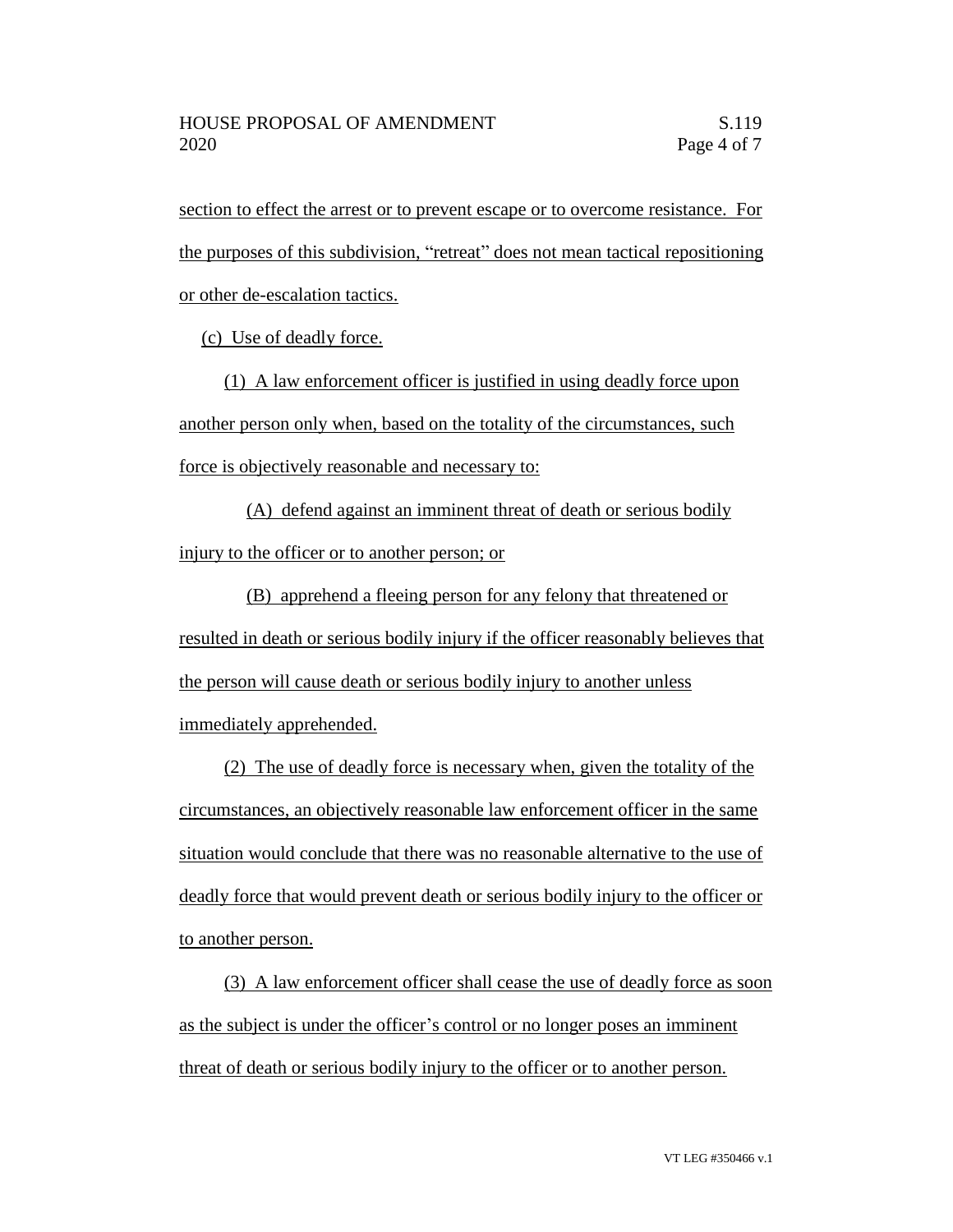(4) A law enforcement officer shall not use deadly force against a person based on the danger that person poses to himself or herself, if an objectively reasonable officer would believe the person does not pose an imminent threat of death or serious bodily injury to the law enforcement officer or to another person.

(5) When feasible, a law enforcement officer shall, prior to the use of force, make reasonable efforts to identify himself or herself as a law enforcement officer and to warn that deadly force may be used.

(6) A law enforcement officer has a duty to intervene when the officer observes another officer using a prohibited restraint on a person.

Sec. 2. 13 V.S.A. § 2305 is amended to read:

## § 2305. JUSTIFIABLE HOMICIDE

If a person kills or wounds another under any of the circumstances enumerated below, he or she shall be guiltless:

(1) in the just and necessary defense of  $\overline{his}$  or her the person's own life

or the life of his or her husband, wife the person's spouse, parent, child, brother, sister, master, mistress, servant sibling, guardian, or ward; or

(2) in the forceful or violent suppression of a person attempting to commit murder, sexual assault, aggravated sexual assault, burglary, or robbery,

with force or violence; or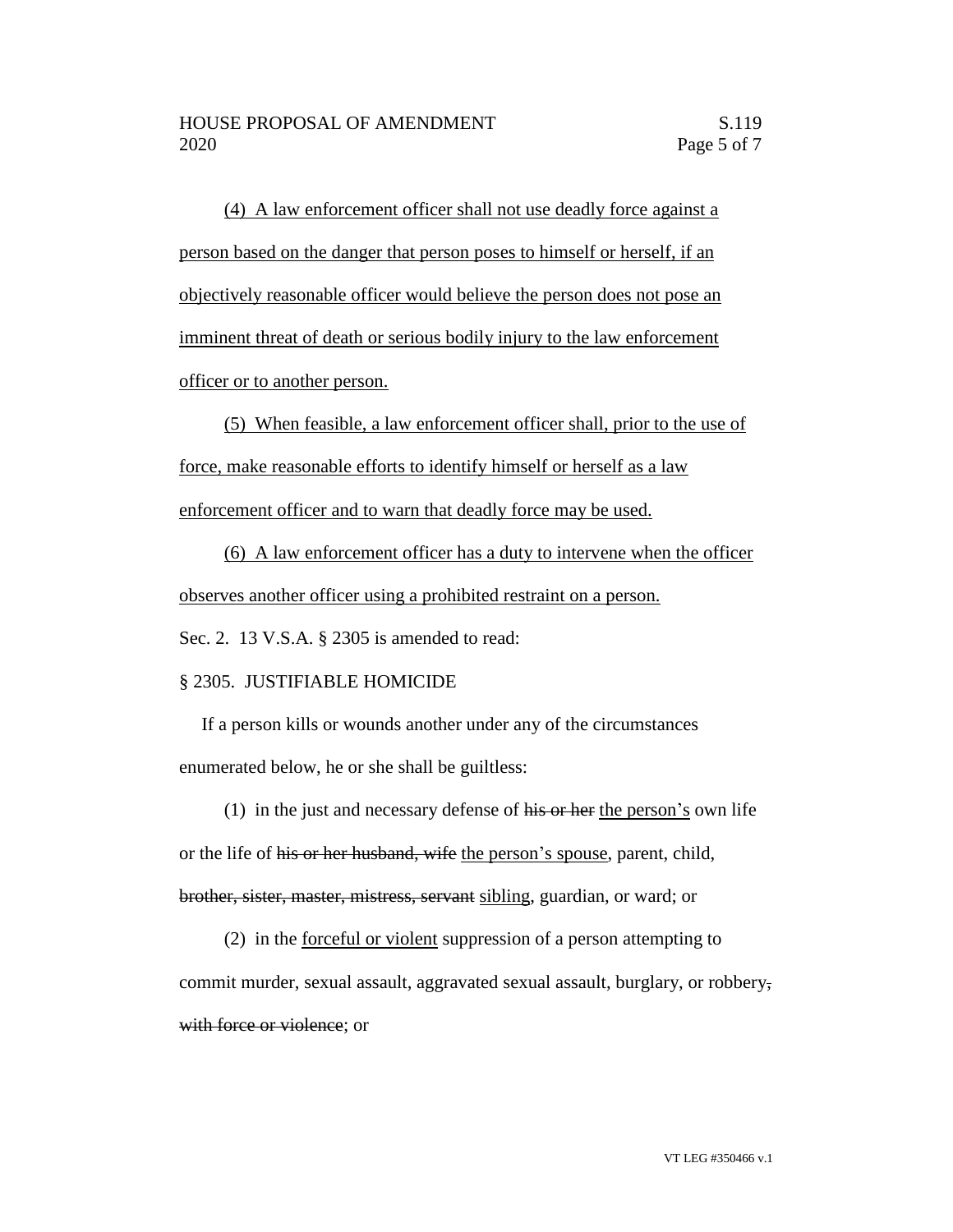(3) in the case of a civil officer; or a military officer or private soldier when lawfully called out to suppress riot or rebellion, or to prevent or suppress invasion, or to assist in serving legal process, in suppressing opposition against him or her in the just and necessary discharge of his or her duty law enforcement officer as defined in 20 V.S.A. § 2351(a) using force in compliance with 20 V.S.A. § 2368(b)(2), (4), and (5) or deadly force in compliance with 20 V.S.A.  $\S 2368(c)(1)–(4)$ .

Sec. 3. 2020 Acts and Resolves No. 147, Sec. 9 is amended to read:

Sec. 9. REPEALS

(a)  $13 \text{ V.S.A. }$  §  $1032$  (law enforcement use of prohibited restraint) is repealed on July 1, 2021. [Repealed.]

(b)  $13 \text{V.S.A.}$   $\frac{8}{2305(3)}$  (justifiable homicide) is repealed on July 1, 2021. [Repealed.]

Sec. 4. DEPARTMENT OF PUBLIC SAFETY; REPORT ON MODEL STATEWIDE POLICY FOR LAW ENFORCEMENT USE OF FORCE On or before February 2, 2021, the Department of Public Safety and the

Executive Director of Racial Equity shall report to the House and Senate Committees on Judiciary and on Government Operations regarding the development of a uniform statewide model policy on the use of force for all